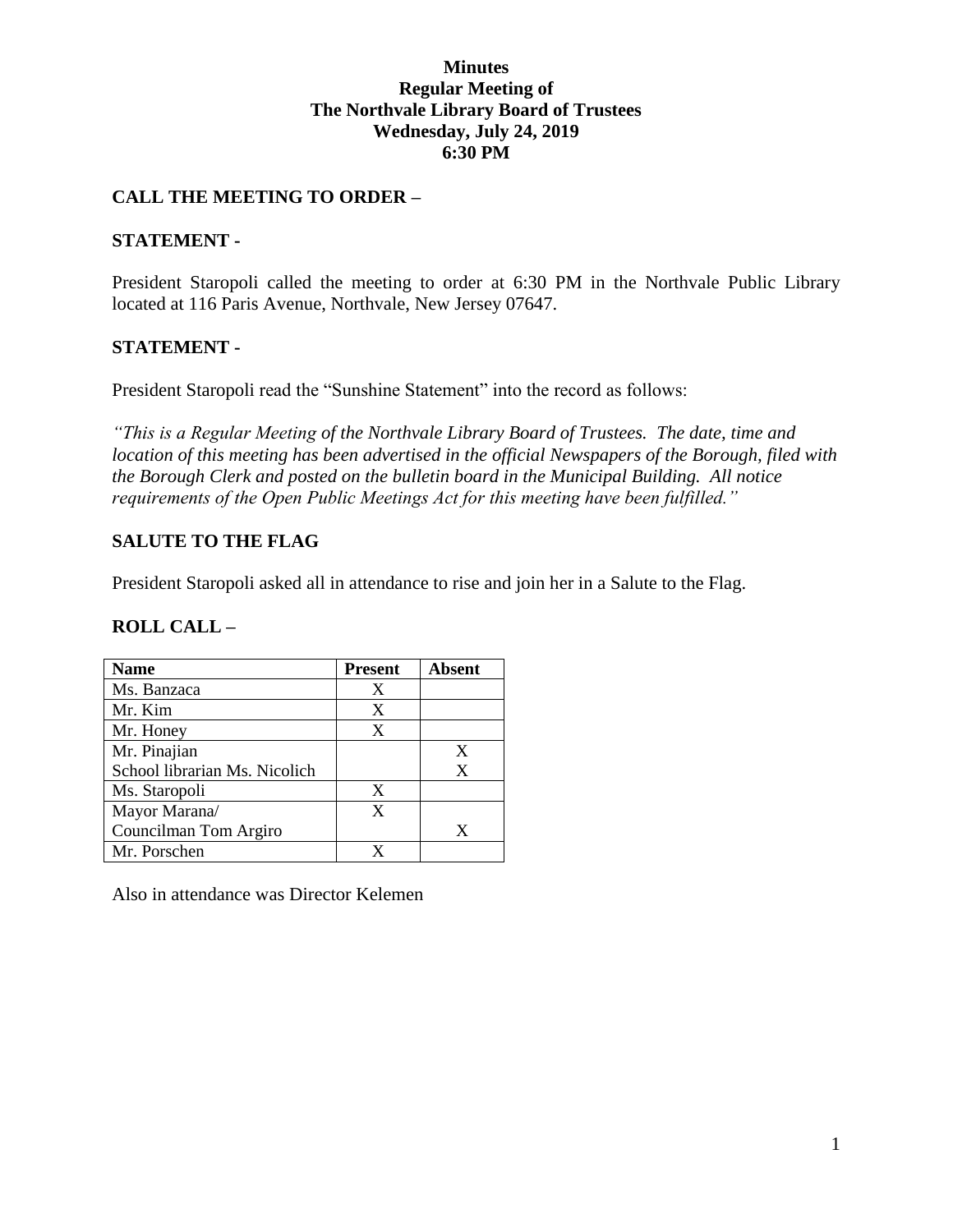### **APPROVAL OF MINUTES**

Resolved to approve the minutes from the June 2019 regular board meetings.

The minutes were adopted on a roll call vote as follows:

| <b>Name</b>   | <b>ACTION</b> | <b>YES</b> | NO | <b>ABSENT</b> | <b>ABSTAIN</b> |
|---------------|---------------|------------|----|---------------|----------------|
| Ms. Banzaca   |               | X          |    |               |                |
| Mr. Kim       |               | X          |    |               |                |
| Mr. Honey     |               | X          |    |               |                |
| Mr. Pinajian  |               |            |    | X             |                |
| Ms. Nicolich  |               |            |    | X             |                |
| Ms. Staropoli | Motion        | X          |    |               |                |
| Mayor Marana  |               | X          |    |               |                |
| Mr. Argiro    |               |            |    |               |                |
| Mr. Porschen  | Second        | X          |    |               |                |

Resolved to approve the executive minutes from June 2019 meeting.

| <b>Name</b>   | <b>ACTION</b> | <b>YES</b>   | NO | <b>ABSENT</b> | <b>ABSTAIN</b> |
|---------------|---------------|--------------|----|---------------|----------------|
| Ms. Banzaca   | Motion        | X            |    |               |                |
| Mr. Kim       |               | X            |    |               |                |
| Mr. Honey     |               | X            |    |               |                |
| Mr. Pinajian  |               |              |    | X             |                |
| Ms. Nicolich  |               |              |    | X             |                |
| Ms. Staropoli | Second        | $\mathbf{x}$ |    |               |                |
| Mayor Marana  |               | X            |    |               |                |
| Mr. Argiro    |               |              |    |               |                |
| Mr. Porschen  |               |              |    |               |                |

The minutes were adopted on a roll call vote as follows

#### **GENERAL DISCUSSION –**

The Norwood Public Library had a flood between July 19<sup>th</sup> and 20<sup>th</sup>. The library is currently closed to repair any flood damage. In the meantime Director Kelemen and the Northvale library have offered to help the library and their patrons any way we can. For the most up to date and accurate information people should visit the Norwood Library website.

Director Kelemen is going to reach out to the Borough to see if we can add a note to the Borough sign in September for National Library Card sign up month.

**Director's Report**

**June 2019 Programs:**

**38 programs offered to community**

**728 people attended library programs in June 2019**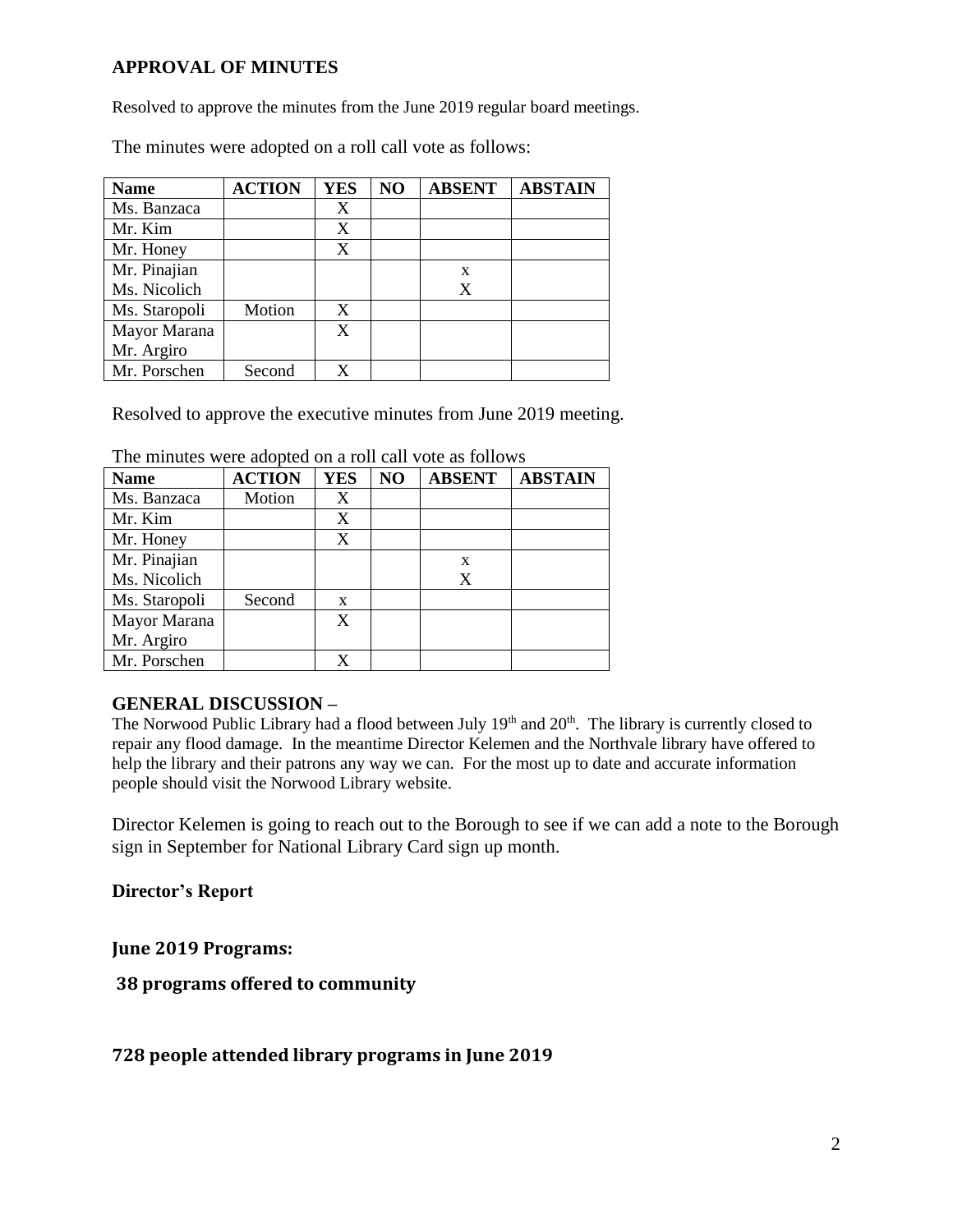| <b>Program/Event</b>                             | <b>Date</b>    | <b>Children</b>  | <b>Teens</b>   | <b>Children/</b><br><b>Teens</b> | <b>Adults</b>  | <b>Total</b>   | <b>Department</b><br>(Juv, YA,<br><b>Adult)</b> |
|--------------------------------------------------|----------------|------------------|----------------|----------------------------------|----------------|----------------|-------------------------------------------------|
| <b>Northvale Preschool</b><br><b>Story Time</b>  | 6/3/2019       | 12               | $\overline{0}$ | 12                               | $\overline{1}$ | 13             | Juv                                             |
| <b>Chess Club</b>                                | 6/3/2019       | 8                | 3              | 11                               | 5              | 16             | Juv                                             |
| <b>Recycled Bottle Art</b>                       | 6/4/2019       | 5                | $\overline{0}$ | 5                                | $\overline{2}$ | $\overline{7}$ | Juv                                             |
| <b>Pretty Planters</b>                           | 6/4/2019       | $\overline{0}$   | 0              | $\overline{0}$                   | 11             | 11             | Adult                                           |
| <b>Story &amp; Craft: Rainbow</b><br><b>Fish</b> | 6/5/2019       | 3                | 1              | 4                                | 3              | $\overline{7}$ | Juv                                             |
| <b>DIY Suncatchers</b>                           | 6/6/2019       | 5                | $\overline{0}$ | 5                                | $\overline{2}$ | 6              | Juv                                             |
| <b>Jelly Fish Craft</b>                          | 6/7/2019       | $\overline{2}$   | $\overline{0}$ | $\overline{2}$                   | $\overline{2}$ | $\overline{4}$ | Juv                                             |
| <b>Music Together</b>                            | 6/7/2019       | 3                | $\overline{0}$ | 3                                | 3              | 6              | Juv                                             |
| <b>Arm Chair Art Tour</b>                        | 6/8/2019       | $\boldsymbol{0}$ | $\mathbf 0$    | $\overline{0}$                   | $\overline{4}$ | $\overline{4}$ | Adult                                           |
| <b>Northvale Preschool</b><br><b>Story Time</b>  | 6/10/2019      | 12               | $\mathbf 0$    | 12                               | 1              | 13             | Juv                                             |
| <b>Chess Club</b>                                | 6/10/2019      | 5                | $\overline{4}$ | 9                                | $\overline{4}$ | 13             | Juv                                             |
| <b>3d Printing</b>                               | 6/11/2019      | $\overline{0}$   | $\overline{0}$ | $\overline{0}$                   | 10             | 10             | Adult                                           |
| <b>Oreo Taste Test</b>                           | 6/11/2019      | 16               | $6\phantom{1}$ | 22                               | 5              | 27             | Juv                                             |
| <b>Jazz Concert</b>                              | 6/12/2019      | $\overline{0}$   | $\mathbf 0$    | $\overline{0}$                   | 65             | 65             | Adult                                           |
| <b>Book Club</b>                                 | 6/12/2019      | 3                | 3              | $6\phantom{1}$                   | 3              | $\mathsf g$    | Juv                                             |
| <b>Canvas Painting</b>                           | 6/13/2019      | $\Omega$         | $\overline{0}$ | $\overline{0}$                   | 13             | 13             | Adult                                           |
| <b>Gaming Tournament</b>                         | 6/14/2019      | 8                | $\overline{4}$ | 12                               | $\overline{4}$ | 16             | YA                                              |
| Donuts with Dad                                  | 6/15/2019      | 5                | 0              | 5                                | 5              | 10             | Juv                                             |
| <b>Chess Club</b>                                | 6/17/2019      | 3                | $\overline{4}$ | 9                                | 3              | 12             | Juv                                             |
| <b>Make Your Own Floam</b>                       | 6/18/2019      | 40               | 8              | 48                               | 21             | 61             | Juv                                             |
| <b>Adult Book Club</b>                           | 6/18/2019      | $\overline{0}$   | $\mathbf 0$    | $\overline{0}$                   | 3              | 3              | Adult                                           |
| <b>Story &amp; Craft: Hungry</b><br>Caterpillar  | 6/19/2019      | $\overline{4}$   | $\overline{2}$ | 6                                | 3              | 9              | Juv                                             |
| Make Your Own Ice<br>Cream                       | 6/20/2019      | 39               | $6\phantom{1}$ | 45                               | 20             | 65             | Juv                                             |
| <b>Music Together</b>                            | 6/21/2019      | 11               | $\overline{0}$ | 11                               | 8              | 19             | Juv                                             |
| <b>Summer Reading Kick-off</b>                   | 6/22/2019      | 51               | 10             | 61                               | 35             | 96             | Juv & YA                                        |
| <b>Maker Monday (Galaxy</b><br>Slime)            | 6/24/2019      | 18               | $\overline{2}$ | 20                               | 14             | 34             | Juv                                             |
| <b>Chess Club</b>                                | 6/24/2019      | $\mathbf{1}$     | $\mathbf{1}$   | $\overline{2}$                   | $\overline{0}$ | $\overline{2}$ | Juv                                             |
| <b>STEM @ Northvale</b><br>Camp                  | 6/25/2019      | 26               | 0              | 26                               | 6              | 32             | Juv                                             |
| <b>Story Time</b>                                | 6/25/2019      | $\overline{7}$   | $\mathbf 0$    | $\overline{7}$                   | $\overline{4}$ | 11             | Juv                                             |
| <b>Reading Buddies</b>                           | 6/25/2019      | $\overline{7}$   | $\overline{7}$ | 14                               | 5              | 19             | Juv                                             |
| <b>Apollo 11 Presentation</b>                    | 6/25/2019      | 20               | $\overline{5}$ | 25                               | 13             | 38             | Juv                                             |
| How to Break Up With<br><b>Your Clutter</b>      | 6/25/2019      | $\mathbf 0$      | $\mathbf 0$    | 0                                | 26             | 26             | Adult                                           |
| Stories from Around the<br>Globe                 | 6/26/2019      | 5                | $\mathbf 0$    | 5                                | 3              | 8              | Juv                                             |
| <b>Reading Buddies</b>                           | 6/27/2019      | 3                | 3              | 6                                | 3              | 9              | Juv                                             |
| <b>Teen Makerspace</b>                           | 6/27/2019      | $\overline{0}$   | $\overline{4}$ | $\overline{4}$                   | $\overline{2}$ | $6\phantom{1}$ | Juv                                             |
| Read to a Dog                                    | 6/27/2019      | 3                | $\mathbf 0$    | 3                                | $\overline{2}$ | 6              | Juv                                             |
| <b>Housel Fitness</b>                            | 6/28/2019      | $\overline{7}$   | $\mathbf 0$    | $\overline{7}$                   | 5              | 12             | Juv                                             |
| <b>Gaming Tournament</b>                         | 6/28/2019      | $\overline{2}$   | $\overline{2}$ | 4                                | $6\phantom{1}$ | 10             | Juv                                             |
| <b>June 2019</b>                                 | <b>Totals:</b> | 334              | 75             |                                  | 325            | 728            |                                                 |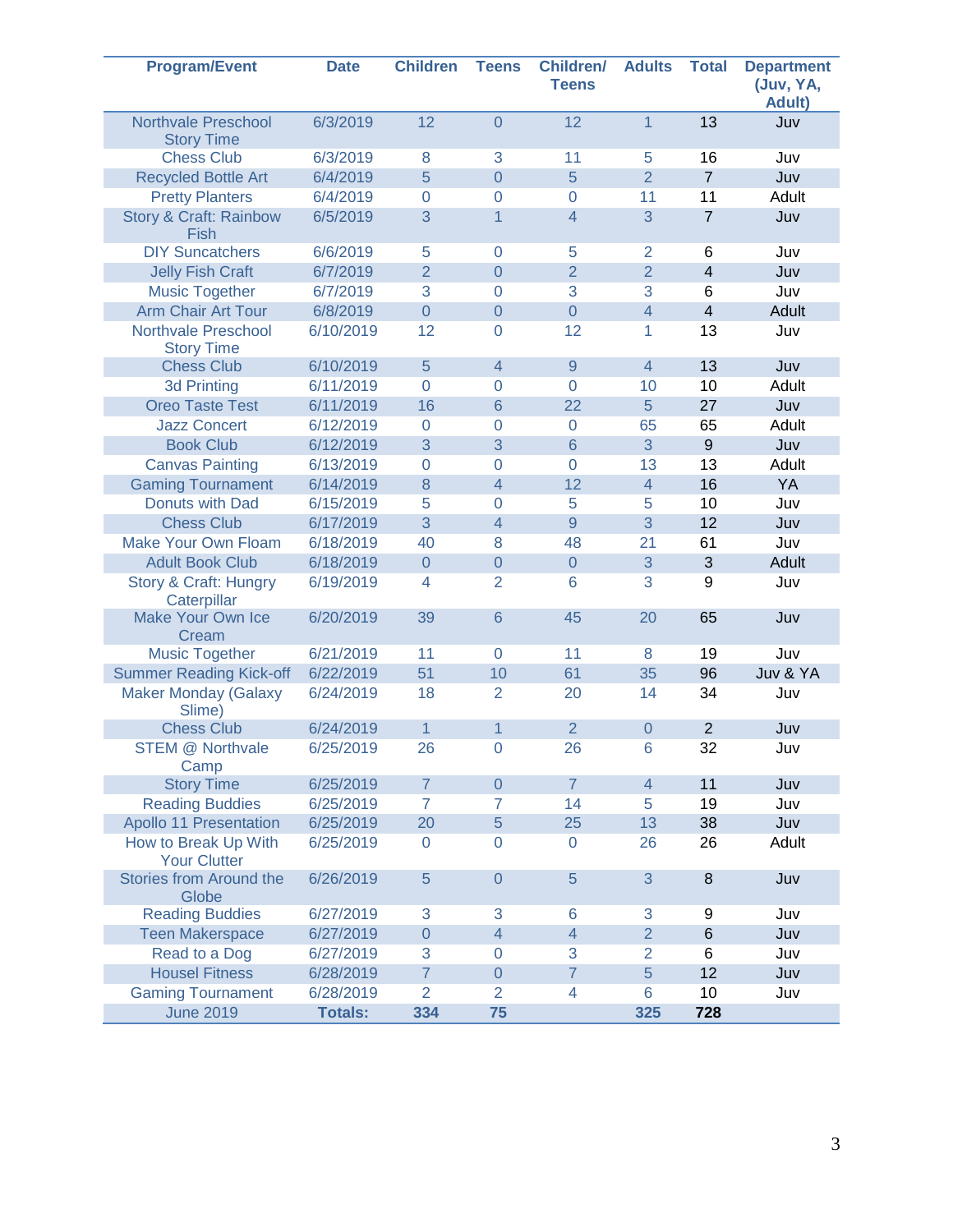Program highlights

- Youth Services Librarian provided 3 sessions of onsite STEM programming to Northvale Camp, including Ozobots, Snap Circuits and homemade playdough
- Creative Youth STEM programs, such as Make Your Own Floam, Make Your Own Ice Cream, Maker Mondays are well attended and bolstered by teen volunteers.
- Jazz concert for adults at McGuire Senior Center well received and well attended
- Organizational humorist filled non-fic/media room to maximum capacity on a Tuesday evening.

Administrative

- Library Cards: 1,711 patrons registered as of July 19, 2019. 18 new registrations since the June report.
- Mid-year overall program attendance (Jan-June 2019): 3,257. 18% increase in program attendance as compared with Jan-June 2018: 2,750.

Building

- Annual Bureau of Fire Prevention inspection took place on 7/12/19 passed inspection
- Emergency lighting replaced at front entrance on  $7/17/19$

# Strategic Plan

- Phase 1: Space Analysis and Programming Study by ALSA Architects completed.
- Board Vote to approve ALSA Architects to begin Phase 2: Design and Contract Documents of the library's proposed improvement plan as specified in updated Professional Services agreement and fees.
- Library Construction Bond Act Regulations available as of July 1, 2019. Comment period through August 31, 2019.

# **BCCLS**

- BCCLS Delivery is up and running. Northvale patrons are experiencing quicker turnaround time for items requested, in some cases as fast as next day delivery.
- BCCLS Strategic Plan Draft 2020-2025
- Bergen County Freeholder Grant disbursement- System Council June meeting vote passed by super majority. Bergen County libraries will each receive an additional \$1,419 from Bergen County Freeholder Grant. The additional money received from this grant may be used by libraries to help offset the cost of BCCLS delivery.
- Uniform Loans and Auto Renewals Policies & Procedures Cmte. presentation at June System Council following small group meetings attended in Spring 2019.

# **Friends of the Library Report**

Nothing to report

## **Treasurer's Report**

We are at 56% of our yearly budget with \$206k in the bank account.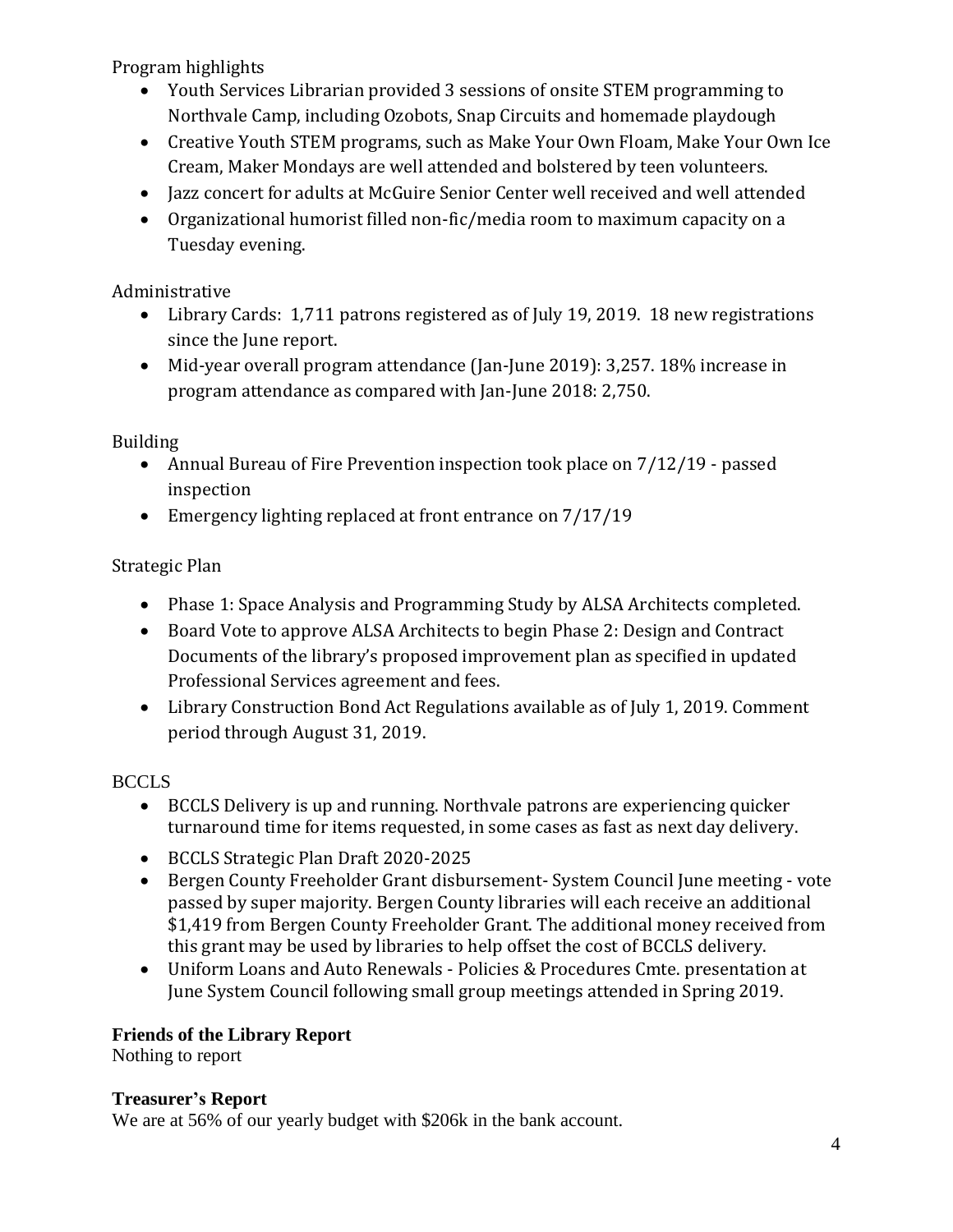## **ROLL CALL VOTES –**

Resolved to approve the claims list for the month of June in the amount of \$16,523.90. The resolution was adopted on a roll call vote as follows:

| <b>Name</b>   | <b>ACTION</b> | <b>YES</b> | NO | <b>ABSENT</b> | <b>ABSTAIN</b> |
|---------------|---------------|------------|----|---------------|----------------|
| Ms. Banzaca   |               | Χ          |    |               |                |
| Mr. Kim       |               | X          |    |               |                |
| Mr. Honey     |               | X          |    |               |                |
| Mr. Pinajian  |               |            |    | X             |                |
| Ms. Nicolich  |               |            |    | X             |                |
| Ms. Staropoli |               | X          |    |               |                |
| Mayor Marana  | Motion        | X          |    |               |                |
| Mr. Argiro    |               |            |    |               |                |
| Mr. Porschen  | Second        | X          |    |               |                |

Resolved to approve petty cash for the month of June in the amount of \$75. The resolution was adopted on a roll call vote as follows:

| <b>Name</b>   | <b>ACTION</b> | <b>YES</b> | NO | <b>ABSENT</b> | <b>ABSTAIN</b> |
|---------------|---------------|------------|----|---------------|----------------|
| Ms. Banzaca   |               | X          |    |               |                |
| Mr. Kim       | Motion        | X          |    |               |                |
| Mr. Honey     | Second        | X          |    |               |                |
| Mr. Pinajian  |               |            |    | X             |                |
| Ms. Nicolich  |               |            |    | X             |                |
| Ms. Staropoli | Motion        | X          |    |               |                |
| Mayor Marana  |               | X          |    |               |                |
| Mr. Argiro    |               |            |    |               |                |
| Mr. Porschen  |               | X          |    |               |                |

Resolved to approve Mike Kim to be added to the Facilities committee. The resolution was adopted on a roll call vote as follows:

| <b>Name</b>   | <b>ACTION</b> | <b>YES</b> | NO | <b>ABSENT</b> | <b>ABSTAIN</b> |
|---------------|---------------|------------|----|---------------|----------------|
| Ms. Banzaca   |               | X          |    |               |                |
| Mr. Kim       |               | X          |    |               |                |
| Mr. Honey     |               | X          |    |               |                |
| Mr. Pinajian  |               |            |    | X             |                |
| Ms. Nicolich  |               |            |    | X             |                |
| Ms. Staropoli |               | X          |    |               |                |
| Mayor Marana  | Second        | X          |    |               |                |
| Mr. Argiro    |               |            |    |               |                |
| Mr. Porschen  | Motion        | X          |    |               |                |